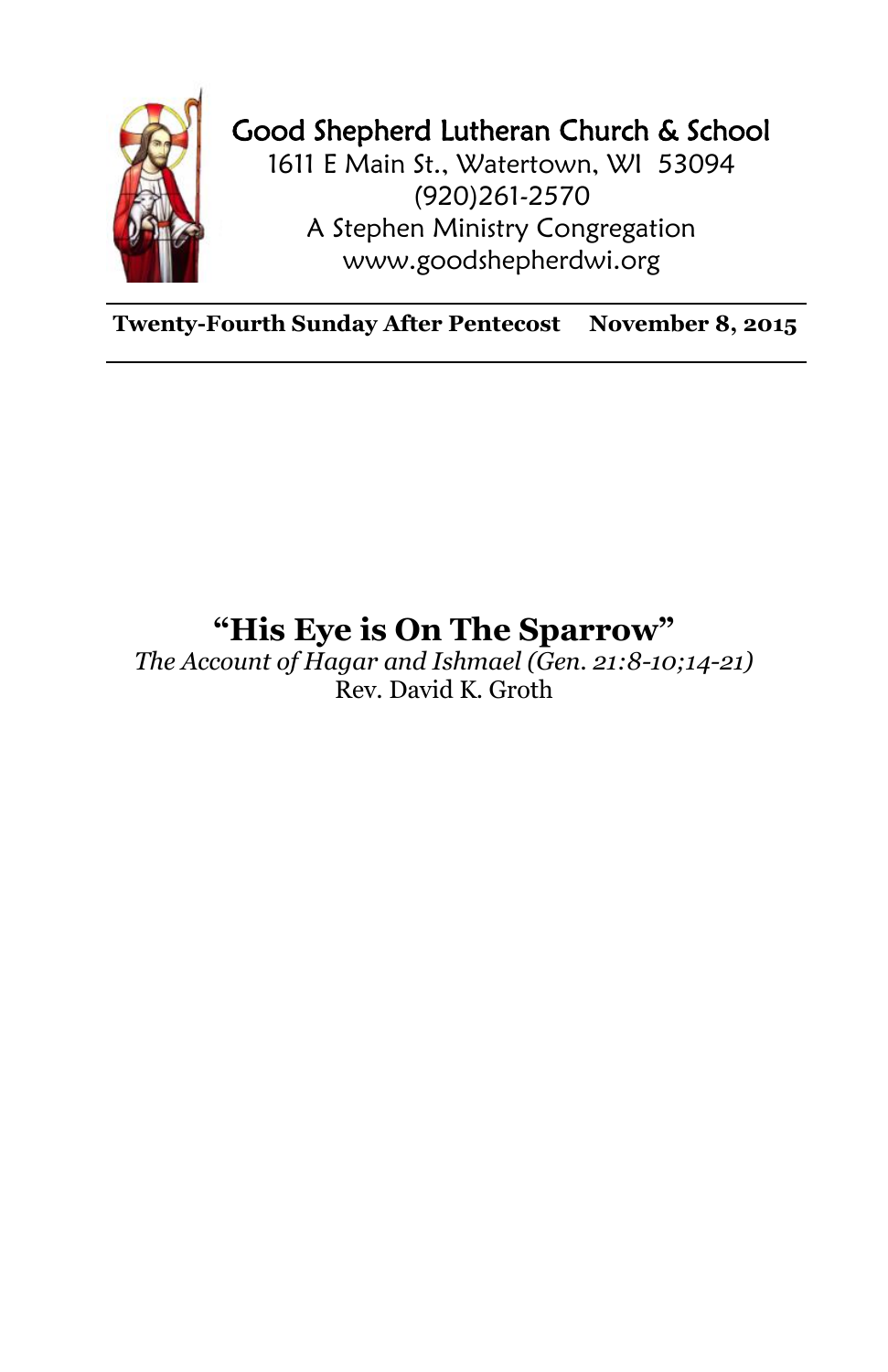**COLLECT:** Almighty and ever-living God, You have given exceedingly great and precious promises to those who trust in You. Grant us so firmly to believe in Your Son Jesus that our faith may never be found wanting; through the same Jesus Christ, our Lord, who lives and reigns with You and the Holy Spirit, one God, now and forever. **Amen**

One of the most basic human needs is to be included, to be welcomed, to be invited, to be an insider. One of the most painful is to be excluded, kept out, pushed away, to be an outsider.

When I was a youngster, and we still lived in town, it seemed that life in the summer was one continuous baseball game. We gathered at the field. Someone produced a ball, another brought a bat. But first there's that necessary ritual.

The two oldest and biggest, Tim Koepnick and my brother Andy, would appoint themselves captains with the right of choosing members of their team. Because the talent pool was very limited, the question of who chose first was important. Sometimes it was decided by the toss of a coin, sometimes by stepping the hands up the bat.

The winning captain was allowed to make the first choice -- which he did -- of the best player remaining in the pool, usually Yogi Wheeler because he was big and had a strong arm and a strong swing. The losing captain chose next, usually choosing my older brother Paul, because he was fast, and then John Langhoff went, because he had long arms to pull in errant throws at first base. And so it went, on down the line. At the time I was the youngest and smallest boy in the neighborhood. I was one of those standing among the remnants, waiting to be chosen, glove in hand, favorite baseball hat on, standing there wide open and vulnerable, hoping not to be last. "Please God, let me be chosen before Vicky Koepnick" who was younger still and mostly disinterested. There was only one thing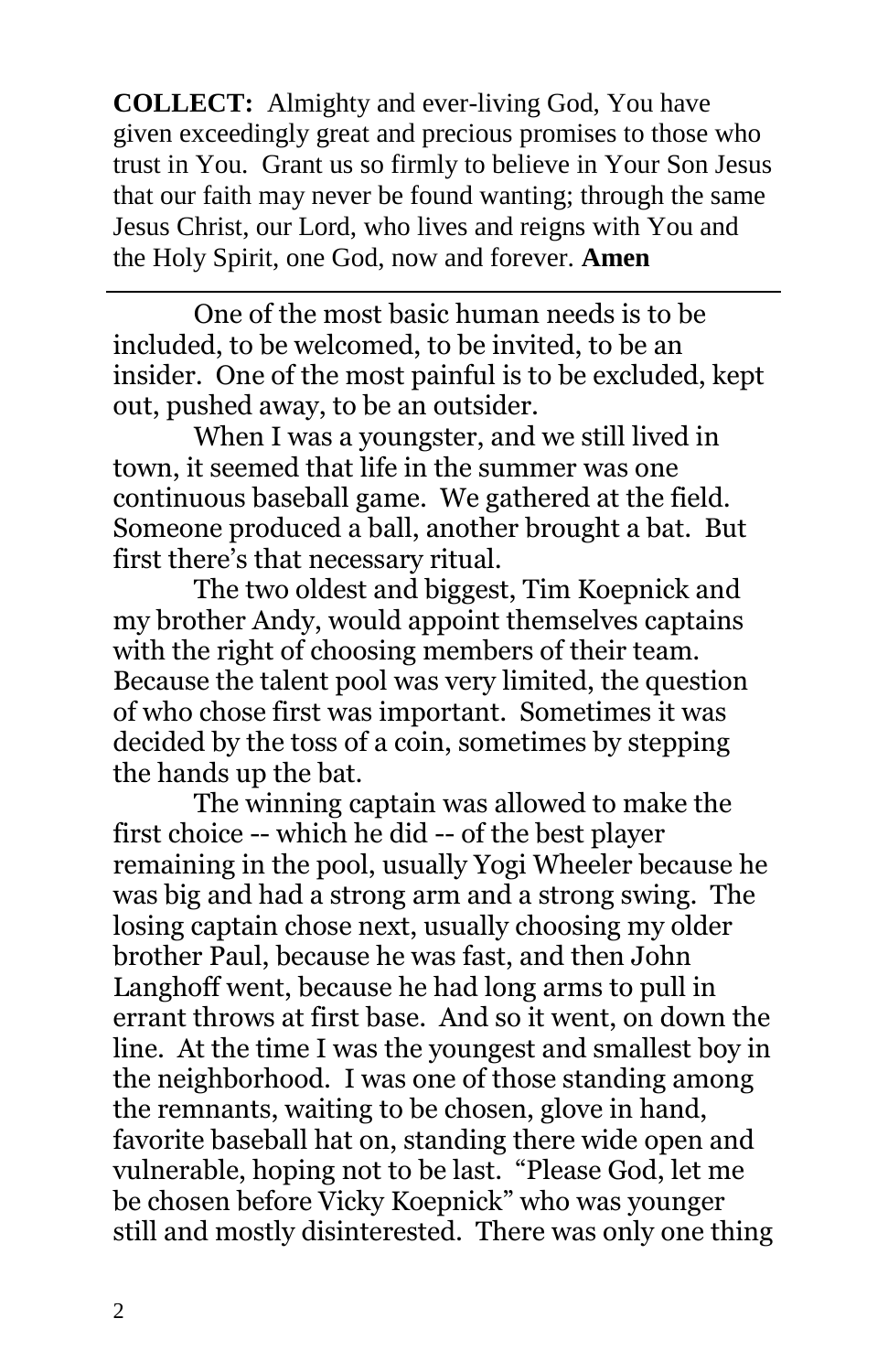worse than being chosen after Vicky, and that is, if there was an odd number present, being chosen by no one, a left-over, sometimes even the cause of an embarrassing dispute over which team would be forced to take me. One of the most basic human needs is to be included, to be on the inside. One of the most painful is to be excluded, pushed away, on the outside.

There is in the Bible an ongoing story of God gathering in those who are excluded and rejected. And that on-going story frequently challenges us, our culture, our community, this church, and our personal faith. One of the earliest of these stories is of Hagar and Ishmael.

You recall God had promised that Abraham and Sarah would be the parents of a great nation, God's chosen people. Abraham and Sarah are rich and established. They have flocks of sheep and goats; they have tents and slaves. What they do not have is a son and that's a problem if they're going to be the parents of a great nation. They're getting along in age, already long past the years of bearing children. The promise was made many years before, and Abraham and Sarah lose their patience and their trust in the promise. So, consistent with custom, Sarah suggests that her favorite slave, Hagar, an Egyptian, could become the mother of Abraham's son. Reading this, you just know there's trouble ahead. But at first, Abraham and Sarah think their plan is a good one. After all, it yields the intended result. Hagar gives birth to Ishmael. Abraham has an heir. But then things quickly become complicated. Miracle of miracles, Sarah becomes pregnant in her old age, and has a son, and calls him Isaac.

This is, of course, wonderful, but it also creates a problem. What to do now with Ishmael and Hagar? Ishmael is actually Abraham's oldest son. As the oldest, he's the legal heir. He has status. He has a claim on the family's wealth and name and patrimony. But Abraham and Sarah know that Isaac is the one promised and given by the Lord. What to do now?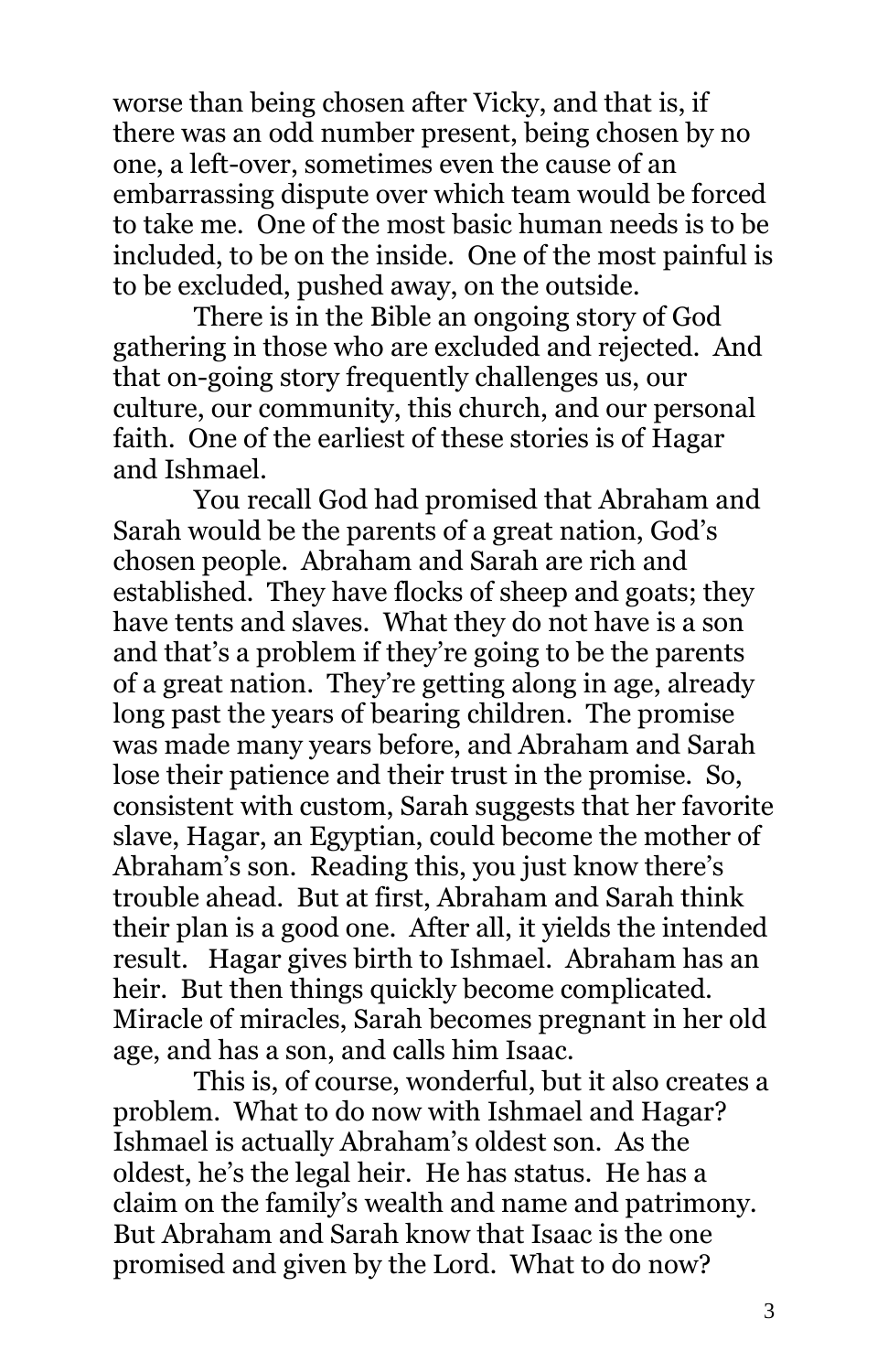Sarah knows exactly how to deal with the situation. Hagar and Ishmael had already become a daily irritant in that household, so Sarah concludes there is no room for Hagar and Ishmael. They have to go. She tells Abraham, "Get rid of that slave woman and her son, for that slave woman's son will never share in the inheritance with my son Isaac." Notice, Sarah dehumanizes them. She doesn't even call them by name any more. Abraham is reluctant but ultimately agrees. In a pathetic gesture, he gives Hagar a little bread and water and throws her out into the desert with her infant son.

The big picture, the big story is still about Abraham and Sarah, Isaac and Rebekah, Jacob and Rachael. Hagar and Ishmael are now unnecessary distractions. They are tangential to the story. They don't even need to be mentioned again. But the biblical narrative follows their plight. In the wilderness the inevitable happens. The bread and the water run out. Humans, particularly babies, cannot survive long without water, and so Ishmael starts to die of dehydration. Hagar will die too, but Ishmael is going to die first. Hagar can't bear to watch, and so she sets the boy under some bushes and walks some distance away and begins to grieve in earnest.

Can you see her out there, sobbing for her son, but also fearing her own death? The baby cries, and God hears the cries of the infant belonging to a foreign slave woman. He actually sends an angel to her, and the angel says to her what angels are always saying in the Bible – "Do not be afraid – fear not." "God has heard the boy crying as he lies there. Lift up the boy and hold him fast, for I will make him into a great nation." Then God opened her eyes and she saw a well of water. She filled the skin with water and gave the boy a drink."

God dares to care about this outsider that everyone else in the story wants just to go away. God remembers all the children, especially those everyone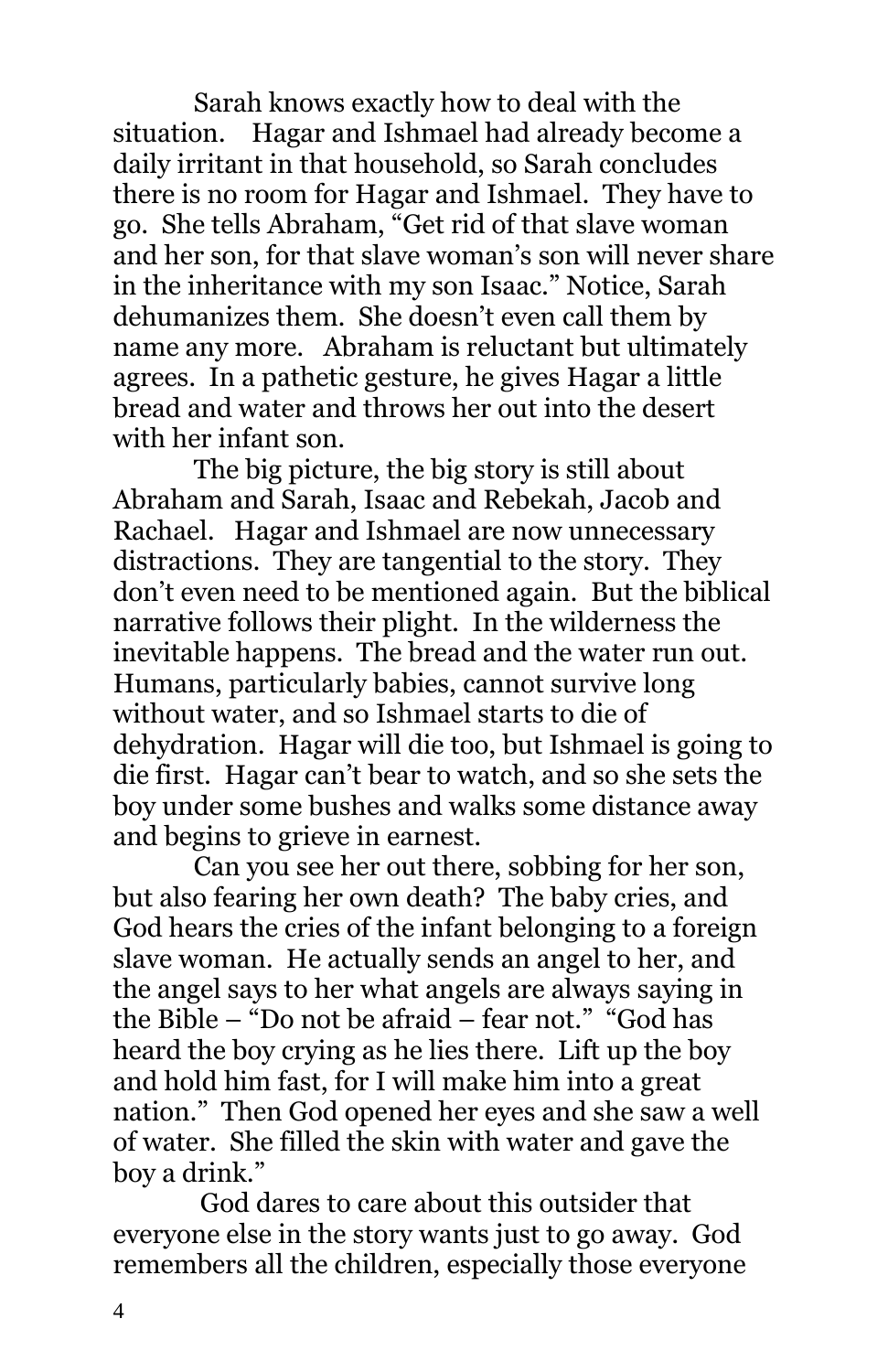else wants to forget. God's people may not find it in themselves to have compassion for an unwanted infant, but God does have that compassion. He does not exclude them.

Sometimes people can come to believe that those who do not share my faith, or my race or my ideology, also do not share my humanity. At best they are second -class citizens. At worst they forfeit the right to life itself. So when another boat overloaded with Syrian refugees turns over in the Aegean Sea, we hardly take notice. They are so far away, and maybe not of the same worth in our minds . . . dime a dozen. But the truth is God loves them and sent his Son Jesus to die also for them. Jesus reached out to the very people everyone else wanted to forget. We simply cannot read scripture and avoid seeing the holy, inclusive love that God has for the world. Said another way, you cannot claim the faith, you cannot claim the name of Jesus, and then ignore those whom he loved, the sinners and outsiders.

Centuries after Abraham and Sarah lived, in a twist of irony, roles would be reversed. The children of Israel will be slaves in Egypt. And Hagar's people, the Egyptians, will be their masters. And when the Israelites escape, they will wander into the wilderness just like Hagar and Ishmael did, and before long they will have nothing to eat, nothing to drink. And just like Hagar and Ishmael they, too, will feel abandoned, forgotten by God, left to die of hunger and thirst. And like Hagar and Ishmael, the people in the wilderness will discover that God has not forgotten them. God is with them. He hears their prayers, and saves them. Is. 49, "Can a mother forget the baby at her breast and have no compassion on the child she has borne? Though she may forget, I will not forget you!" (v. 15).

Isn't that one of the promises of baptism? "I will not forget you. I will not forsake you. You have the freedom to turn your back on me, but as long as you live I will never turn my back on you." That's good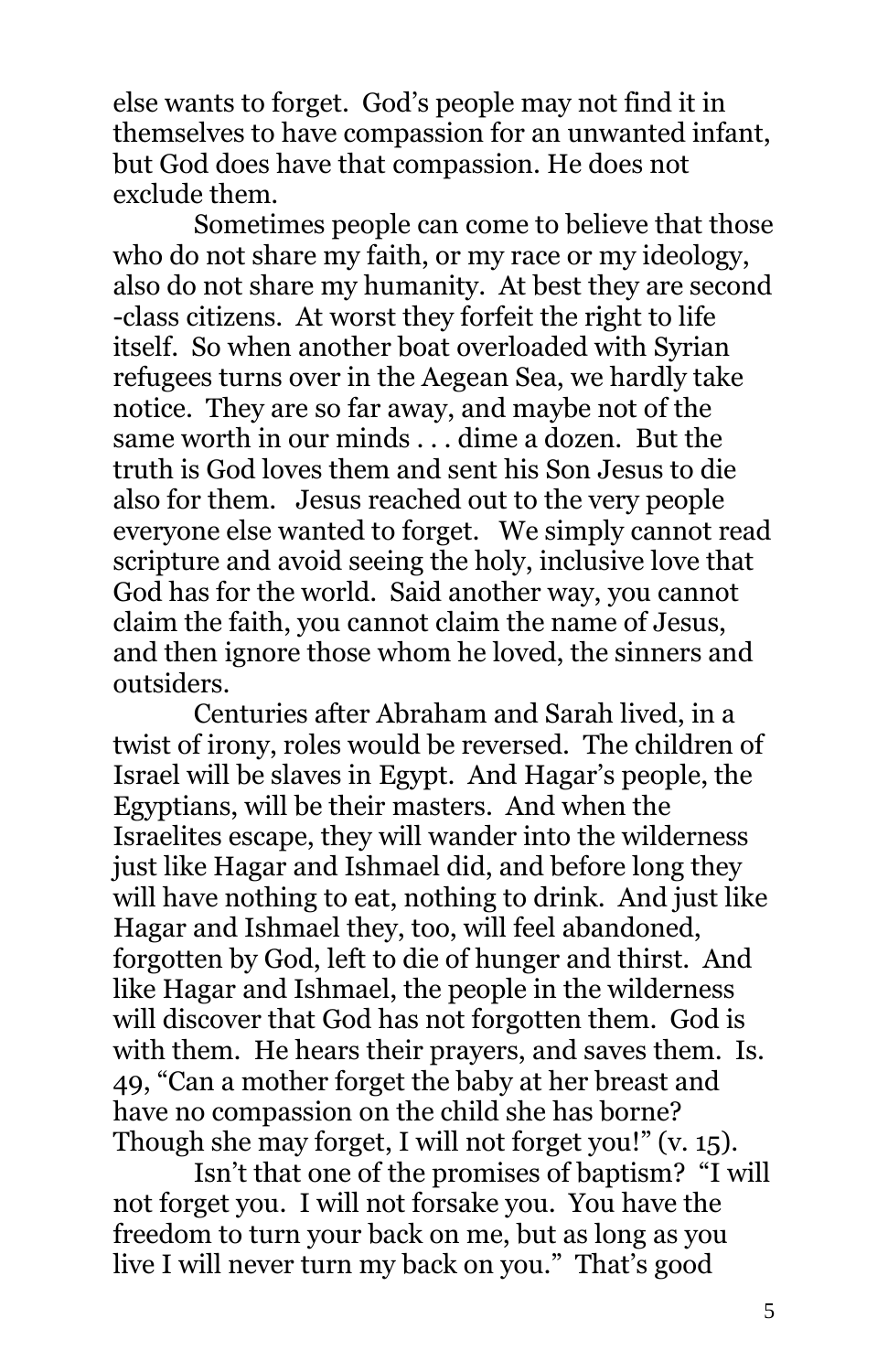news because one of our greatest needs is for acceptance. Conversely, there is nothing more devastating than feeling abandoned, unwanted and forgotten.

One of the things POW's fear most, even more than physical pain and torture, is that they will be forgotten. "Will you forget me forever?" the psalmist asked. At times that can be your fear and mine. When nothing seems to be working, when the life you have is not the life you bargained for, the marriage you have is not the marriage you were hoping for, and the job you have is not fulfilling, when life's meaning and passion and purpose have dissolved, when you've been crushed by overwhelming responsibilities, forgotten by friends . . . precisely then the promise is God has not forgotten you. God does not turn a deaf ear. God shows up in whatever wilderness we may be in and has water for our thirst, manna for our hunger, and love for our deepest need. God does not abandon or forget. God does not exclude.

God loves all the people of the world, even those who reject him. "God so loved *the world* that he sent his Son" Jesus said. So no one can say God doesn't want to save me. "God wants all men to be saved" Paul wrote. "Make disciples of all nations" Jesus commanded. "Invite everyone you see to the wedding banquet" the King said in the parable, "both the good and the bad." No one is to be excluded. And in our psalm for today, Ps. 117, the shortest one in the Bible, just two verses: "Praise the LORD, *all* nations! Extol him, *all* peoples! For great is his steadfast love toward us, and his faithfulness endures forever. Praise the LORD!"

In our Gospel lesson, Jesus is preparing his disciples for the time when they will be unwanted, excluded. You will be arrested, beaten, and dragged into court. "You will be hated by all because of me." In the face of all that he says, "Fear not," repeating the message of the angels. And then he says, "Consider the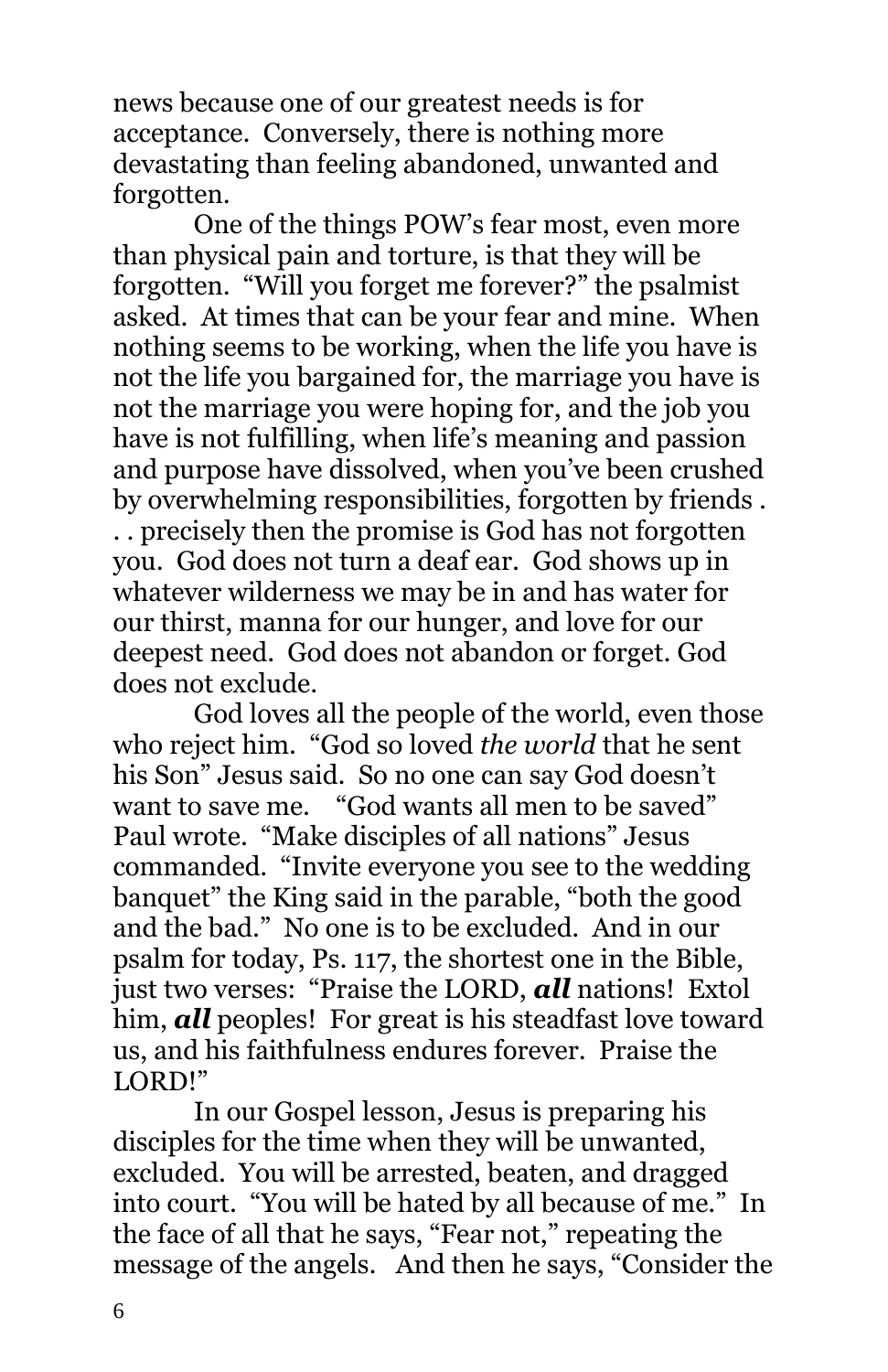sparrows. They're a dime a dozen, yet not one falls to the ground apart from God's love and compassion and powerful presence. So do not be afraid. You are worth so much more." That is, no one and nothing can push us out of the story, marginalize us, or remove us from God's amazing grace and love. We can remove ourselves, exclude ourselves, but God will not do that to us.

Whenever I read that passage about the sparrows, I have to smile and think about Charlene Knox, a woman at Grace Lutheran Chapel in St. Louis. She's large and beautiful and jovial and very black; she's an ever present fixture at the church's Daycare program. She worked hard to raise four children and send them through Lutheran grade school and high school. She is one of Jon's baptismal sponsors. She knows Law and Gospel. When she proclaims Law to the children, (or to their parents), it is thunder and lightening from Mt. Sinai. And when she consoles with the Gospel, when she plops a child on her lap and wraps her substantial arms around that child and rocks and sings, it is Jesus welcoming the little children and blessing them.

I was walking down the stairs one day at Grace and heard Charlene singing to herself in the Fellowship Hall while getting some things ready. She was singing, "His Eye is On the Sparrow" an old African-American spiritual. I said, "Charlene, we've got to have that in the sanctuary". She said, "Pastor, you've been eavesdroppin'!" After a considerable amount of begging and cajoling, she finally consented, so long as it could 1) be from the balcony, 2) unaccompanied, and 3) without amplification, and 4) while people are doing something else, such as going to communion. I said "fine" and a few weeks later there she was, singing out her heart, her strength, her trust, her faith.

"His eye is on the sparrow, and I know he watches me; his eye is on the sparrow, and I know he watches me."

By leaving the main story, and telling us of God's